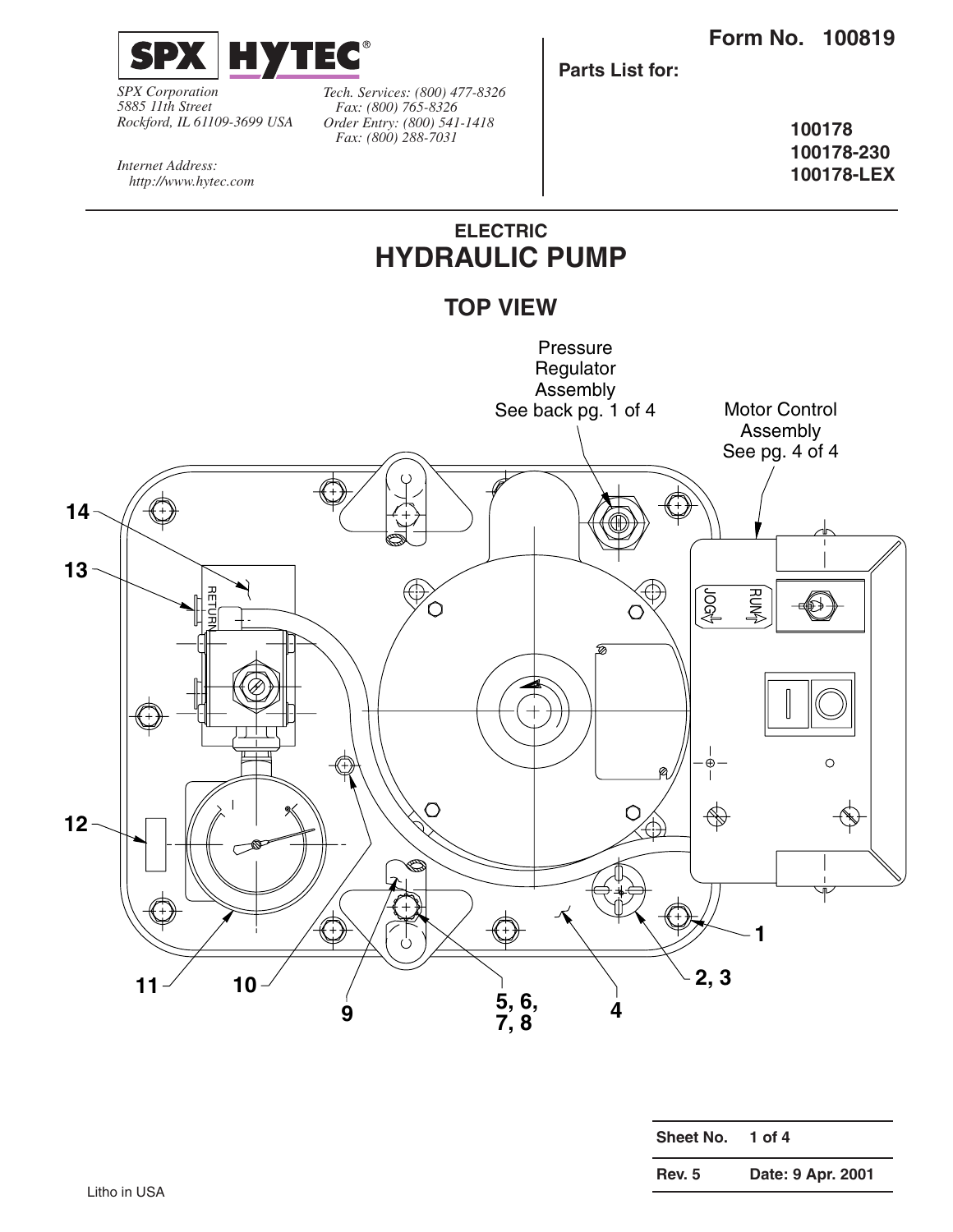| <b>Item</b> | Part   | No.   |                                                            |
|-------------|--------|-------|------------------------------------------------------------|
| No.         | No.    | Req'd | <b>Description</b>                                         |
|             | 209799 | 10    | Self Tapping Screw (Torque to 50/60 in. lbs.)              |
| 2           | 20937  | 1     | Filler/Vent Plug                                           |
| 3           | 200415 |       | O-ring (Square Section)                                    |
| 4           | 46064  | 1     | Cover Plate                                                |
| 5           | 10009  | 2     | Cap Screw (1/4-20 UNC X 3/4 Lg.; Torque to 60/80 in. lbs.) |
| 6           | 11351  | 2     | Washer                                                     |
| 7           | 10245  | 2     | Lockwasher                                                 |
| 8           | 10199  | 2     | Hex Nut $(1/4-20)$                                         |
| 9           | 47492  |       | Handle                                                     |
| 10          | 10030  | 1     | Cap Screw (1/4-20 x 1/2 Lg.; Torque to 220/240 in. lbs.)   |
| 11          | 17946  |       | Gauge                                                      |
| 12          | 203972 |       | Decal                                                      |
| 13          | 13270  | 2     | Plastic Cap                                                |
| 14          | 420029 |       | Manifold Body                                              |

Part numbers marked with an asterisk (\*) are contained in Repair Kit No. 300430.

### **PRESSURE REGULATOR ASSEMBLY**



| Item<br>No. | Part<br>No. | No.<br>Req'd | <b>Description</b>                    |
|-------------|-------------|--------------|---------------------------------------|
| 1           | 22362       |              | <b>Adjusting Screw</b>                |
| 2           | 10386       | 1            | Locknut (3/8-24)                      |
| 3           | 21305       | 1            | Valve Cap                             |
| 4           | 21306       | 1            | <b>Spring Guide</b>                   |
| 5           | 10268       | 1            | O-ring $(1/2 \times 3/8 \times 1/16)$ |
| 6           | 10495       | 1            | <b>Compression Spring</b>             |
| 7           | 22361       | 1            | Pressure Regulator Body               |
| 8           | 21046       | 1            | Poppet                                |
|             |             |              |                                       |
|             |             |              |                                       |

Refer to any operating instructions included with this product for detailed information about operation, testing, disassembly, reassembly, and preventive maintenance.

Items found in this parts list have been carefully tested and selected. **Therefore: Use only genuine Hytec replacement parts!**

Additional questions can be directed to our Technical Services Department.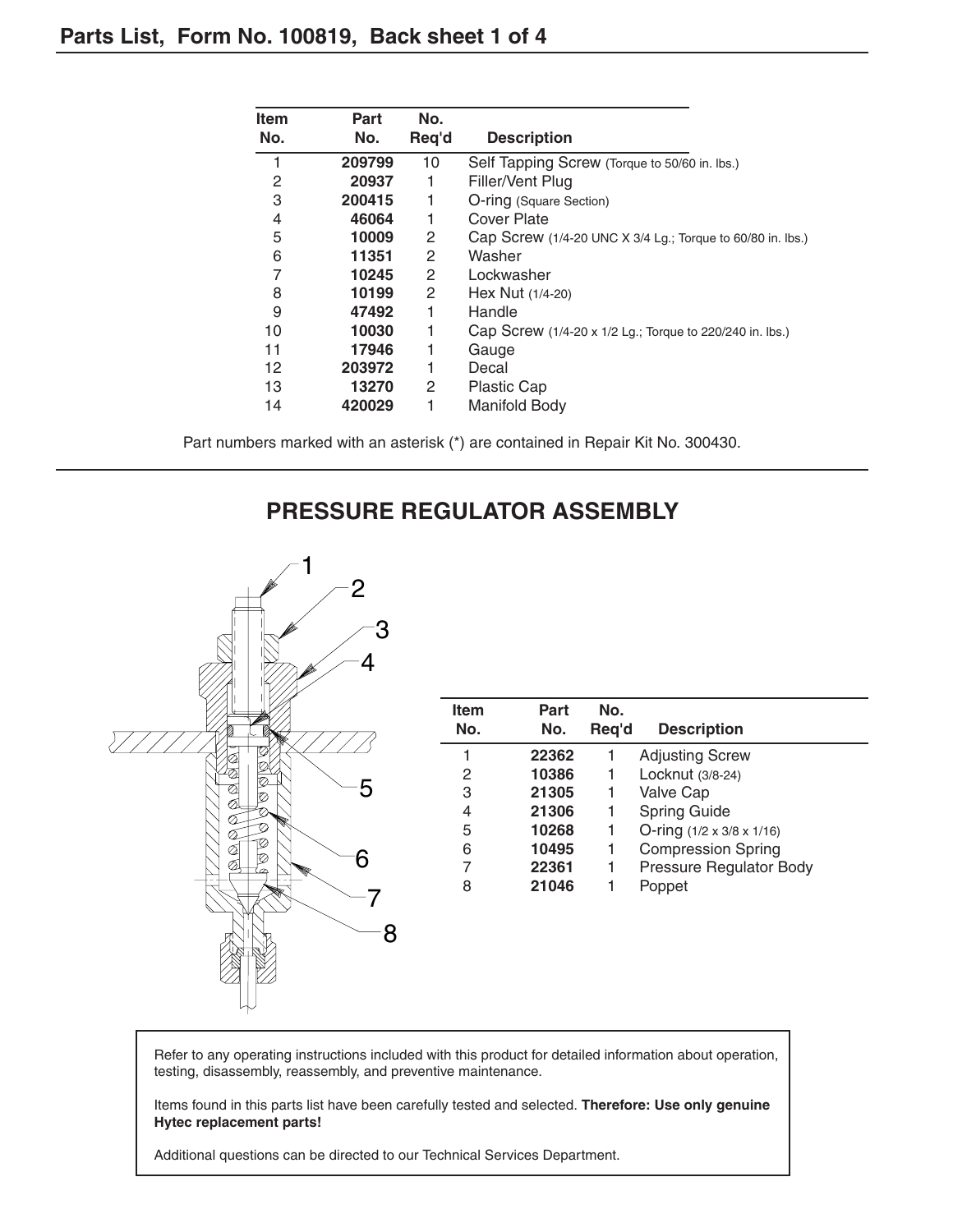

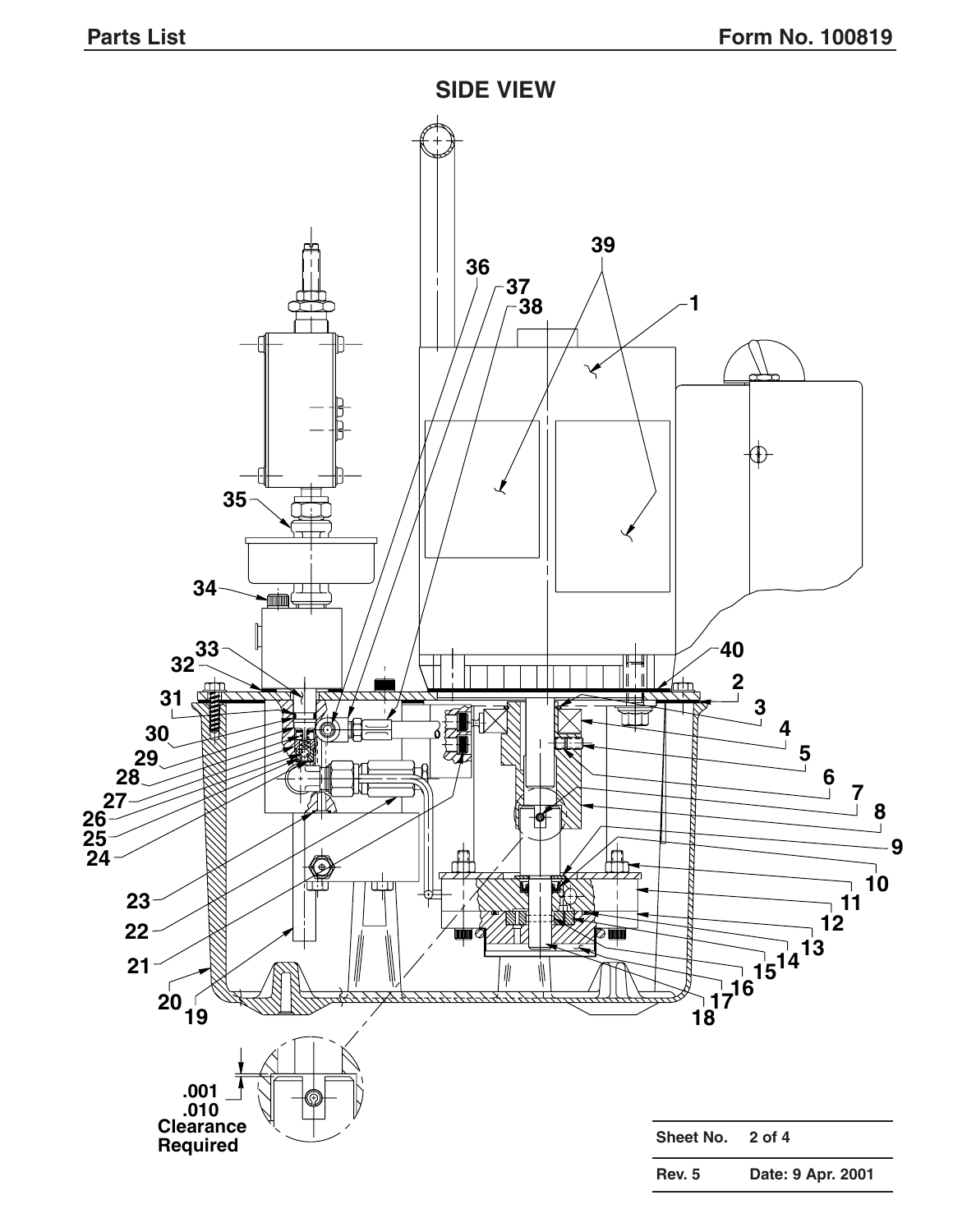| Item                    | <b>Part</b>     | No.            |                                                                                     |  |
|-------------------------|-----------------|----------------|-------------------------------------------------------------------------------------|--|
| No.                     | No.             | Req'd          | <b>Description</b>                                                                  |  |
| 1                       | 58196WH2        | 1              | <b>Electric Motor</b>                                                               |  |
| $\overline{\mathbf{c}}$ | *40164          | 1              | Gasket                                                                              |  |
| 3                       | 209798          | 1              | <b>Retaining Ring</b>                                                               |  |
| 4                       | 209805          | 1              | <b>Bearing</b>                                                                      |  |
| 5                       | 10519           | 1              | Set Screw (1/4-20 x 3/8 Lg.; Torque to 60/80 in. lbs.)                              |  |
| 6                       | 10136           | 1              | Set Screw (1/4-20 UNC x 1/4 Lg.; Torque to 60/80 in. lbs.)                          |  |
| $\overline{7}$          | 10973           | $\mathbf{1}$   | Slotted Spring Pin (3/16 O.D. x 1-1/4 Lg.)<br>NOTE: Locate slot as shown in detail. |  |
| 8                       | 45596           | 1              | Eccentric                                                                           |  |
| 9                       | 12595           | 1              | Washer                                                                              |  |
| 10                      | *304830         | 1              | Oil Seal                                                                            |  |
| 11                      | 10199           | 2              | Hex Nut (1/4-20)                                                                    |  |
| 12                      | 61170           | 1              | <b>Upper Gerotor Housing</b>                                                        |  |
| 13                      | 61169           | 1              | Lower Gerotor Housing                                                               |  |
| 14                      | *10922          | 1              | O-ring (2-1/8 x 1-15/16 x 3/32)                                                     |  |
| 15                      | 304826          | 1              | Gerotor Set                                                                         |  |
| 16                      | 209794          | 1              | Pin                                                                                 |  |
| 17                      | 21846           | 1              | <b>Filter Support</b>                                                               |  |
| 18                      | 304835          | 1              | <b>Drive Shaft</b>                                                                  |  |
| 19                      | 200609          | 1              | Drain Tube                                                                          |  |
| 20                      | 61165           | 1              | Reservoir                                                                           |  |
| 21                      | 10022           | 4              | Cap Screw (1/4-20 x 1-1/2 Lg.; Torque to 180/200 in. lbs.)                          |  |
| 22                      | 21278-50        | 1              | Relief Valve (Set at 5,100/5,700 PSI; For 100178 & 100178-230)                      |  |
|                         | 21278-20        | 1              | Relief Valve (Set at 1,900/2,200 PSI; For 100178-LEX)                               |  |
| 23                      | *10266          | 1              | O-ring $(3/8 \times 1/4 \times 1/16)$                                               |  |
| 24                      | †10442          | 1              | Copper Washer (3/8 x 1/4 x 1/32)                                                    |  |
| 25                      | <b>+*209787</b> | 1              | Replaceable Seat                                                                    |  |
| 26                      | <b>+*12223</b>  | 1              | Ball (3/16 dia.)                                                                    |  |
| 27                      | 209797          | 1              | Hollow Lock Screw (7/16-20; Torque to 180/200 in. lbs.)                             |  |
| 28                      | *211797         | 1              | <b>Compression Spring</b>                                                           |  |
| 29                      | <b>†209795</b>  | 1              | <b>Outlet Ball Stop</b>                                                             |  |
| 30                      | <b>†*10268</b>  | 2              | O-ring $(1/2 \times 3/8 \times 1/16)$                                               |  |
| 31                      | <b>†*11863</b>  | $\overline{c}$ | Backup Washer                                                                       |  |
| 32                      | *304829         | 1              | Gasket                                                                              |  |
| 33                      | 202505          | 1              | <b>Bushing</b>                                                                      |  |
| 34                      | 209945          | 2              | Soc. Hd. Cap Screw (5/16-18 UNC x 2-1/2 Lg.;<br>Torque to 220/240 in. lbs.)         |  |
| 35                      | 10618           | 1              | <b>Tee Fitting</b>                                                                  |  |
| 36                      | 10427           | 1              | Pipe Plug (1/8 NPTF)                                                                |  |
| 37                      | 19463           | 1              | Tee Fitting (Brass)                                                                 |  |
| 38                      | 304819          | 1              | Hose Assembly                                                                       |  |
| 39                      | 200188          | 1              | Decal (Two portions; One a WARNING and one an IMPORTANT)                            |  |
| 40                      | 351060          | 1              | Gasket                                                                              |  |
|                         |                 |                |                                                                                     |  |

#### **PARTS INCLUDED BUT NOT SHOWN**

2 Trade Name Decal

Part numbers marked with an asterisk (\*) are contained in Repair Kit No. 300430. Part numbers marked with a dagger (†) are contained in Release Valve Replacement Kit No. 300606.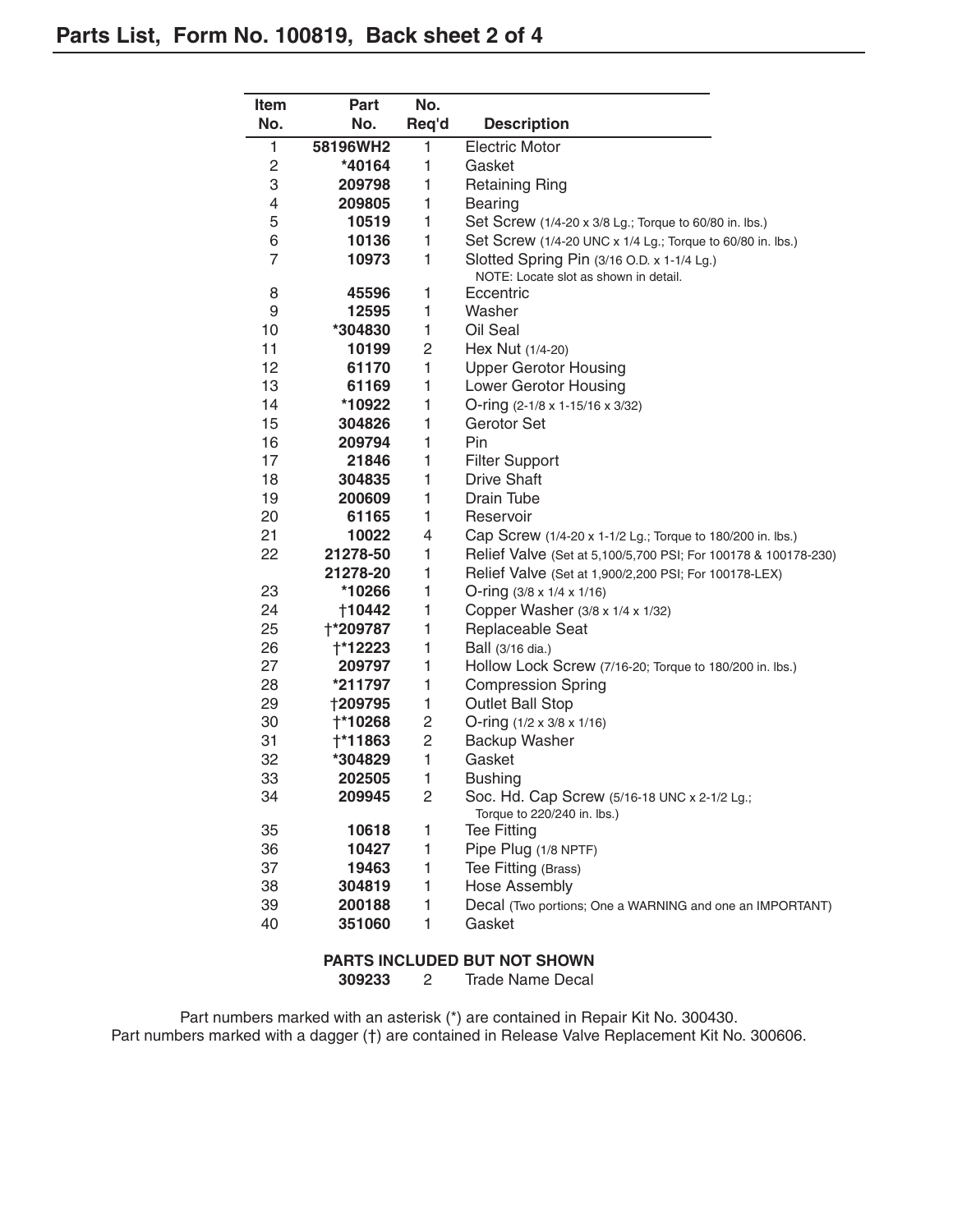$14<sup>2</sup>$  $\sqrt{2}$  $13<sup>-</sup>$   $12<sup>2</sup>$   $^{99}$   $\AA$   $^{99}$   $\overline{\mathbb{A}}$  



| Sheet No.     | $3$ of $4$        |
|---------------|-------------------|
| <b>Rev. 5</b> | Date: 9 Apr. 2001 |

## **SECTION VIEWS**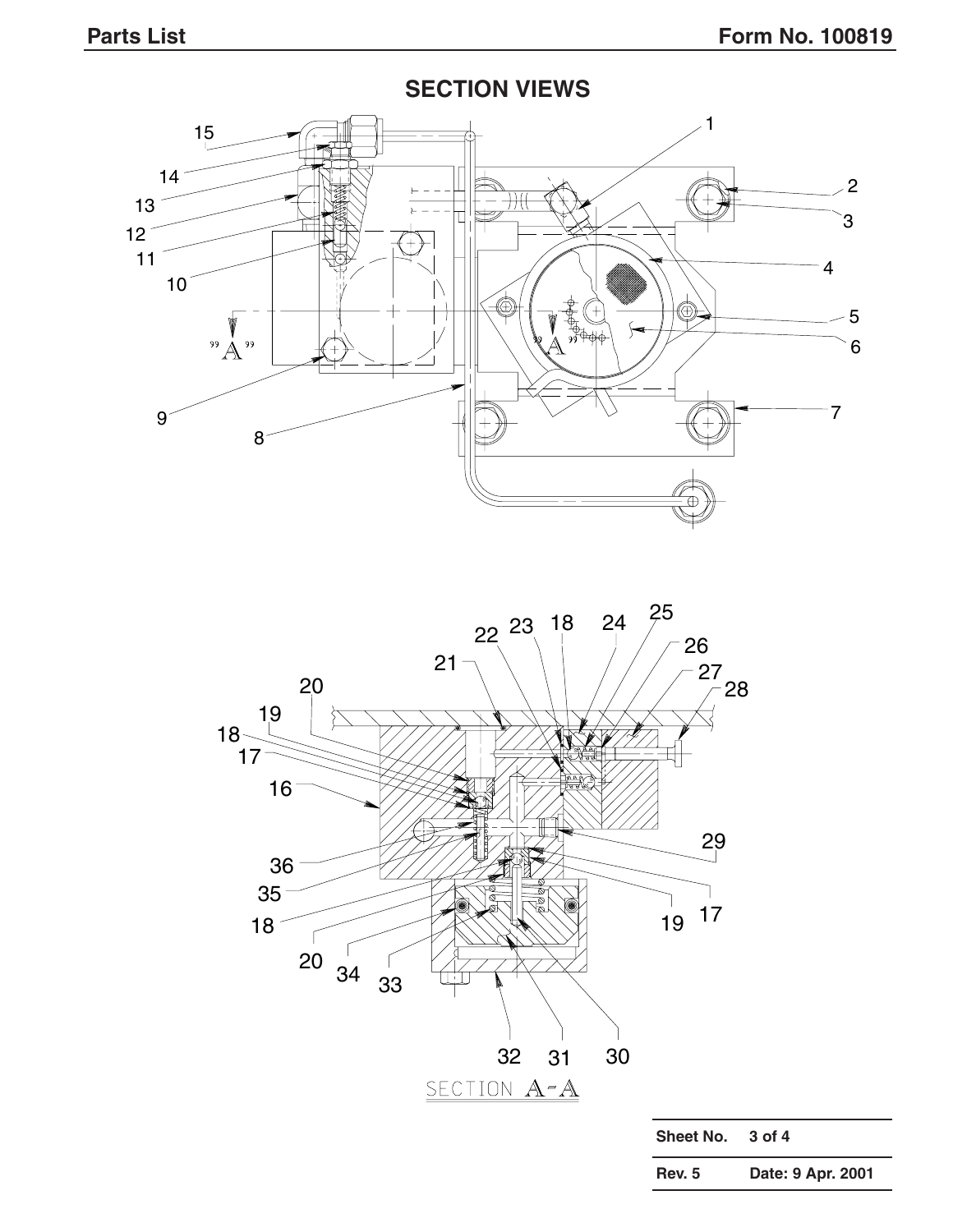| <b>Item</b><br>No. | <b>Part</b><br>No. | No.<br>Req'd          | <b>Description</b>                                                | <b>Item</b><br>No. | Part<br>No. | No.<br>Req'd | <b>Description</b>                                         |
|--------------------|--------------------|-----------------------|-------------------------------------------------------------------|--------------------|-------------|--------------|------------------------------------------------------------|
|                    | 14440              | 1                     | 90° Elbow Fitting                                                 | 18                 | *12223      | 4            | Ball (3/16 dia.)                                           |
| 2                  | 10258              | 4                     | Washer (13/16 x 3/8 x 1/16)                                       | 19                 | *209787     | 2            | Replaceable Seat                                           |
| 3                  | 213663             | 4                     | Flange Hd. Screw (3/8-16 x<br>1" Lg.; Torque to 230/250 in. lbs.) | 20                 | 209797      | 2            | Hollow Lock Screw (7/16-20;<br>Torque to 180/200 in. lbs.) |
| 4                  | 11461              | 1.                    | Clamp Ring                                                        | 21                 | *10273      |              | O-ring $(13/16 \times 5/8 \times 3/32)$                    |
| 5                  | 10854              | $\mathbf{2}^{\prime}$ | Cap Screw                                                         | 22                 | *14763      |              | O-ring $(7/16 \times 5/16 \times 1/16)$                    |
|                    |                    |                       | (Torque to 60/80 in. lbs.)                                        | 23                 | *10265      |              | O-ring (5/16 x 3/16 x 1/16)                                |
| 6                  | 21608              | 1                     | Filter                                                            | 24                 | 45559       |              | <b>High Pressure Check Block</b>                           |
| 7                  | 52174              | 1                     | <b>Bracket</b>                                                    | 25                 | *10445      | 2            | <b>Compression Spring</b>                                  |
| 8                  | 306171             | 1.                    | <b>Tube Assembly</b>                                              | 26                 | 24549       |              | <b>Valve Guide</b>                                         |
| 9                  | 13037              | 2                     | Cap Screw (1/4-20 x 2" Lg.;                                       | 27                 | 45866       |              | High Pressure Piston Block                                 |
|                    |                    |                       | Torque to 40/50 in. lbs.)                                         | 28                 | 305526      |              | <b>High Pressure Piston</b>                                |
| 10                 | 211080             | 1.                    | Dowel Pin (1/4 O.D. x 1/2 Lg.)                                    | 29                 | 15130       |              | Plug                                                       |
| 11                 | *11221             | 1                     | <b>Compression Spring</b>                                         | 30                 | 211843      |              | Dowel Pin (3/16 O.D. x 1" Lg.)                             |
| 12                 | 18969              | 1.                    | <b>Tee Fitting</b>                                                |                    |             |              | NOTE: Install with radius end out                          |
| 13                 | 10386              | 1.                    | Hex Locknut (3/8-24)                                              | 31                 | 46063       |              | <b>Automatic Valve Piston</b>                              |
| 14                 | *29786             | 1                     | <b>Adjusting Screw</b>                                            | 32                 | 52167       |              | <b>Automatic Valve Block</b>                               |
|                    |                    |                       | (Unloading Relief Valve)                                          | 33                 | *16346      |              | <b>Compression Spring</b>                                  |
| 15                 | 11278              | 1                     | 90° Elbow Fitting                                                 | 34                 | *10283      |              | O-ring $(2" \times 1.5/8 \times 3/16)$                     |
| 16                 | 61167              | 1                     | <b>Check Body</b>                                                 | 35                 | 12149       |              | Dowel Pin (1/8 O.D. x 3/4 Lg.)                             |
| 17                 | *10442             | 2                     | Copper Washer (3/8 x 1/4 x 1/32)                                  | 36                 | *16057      |              | <b>Compression Spring</b>                                  |

Part numbers marked with an asterisk (\*) are contained in Repair Kit No. 300430.

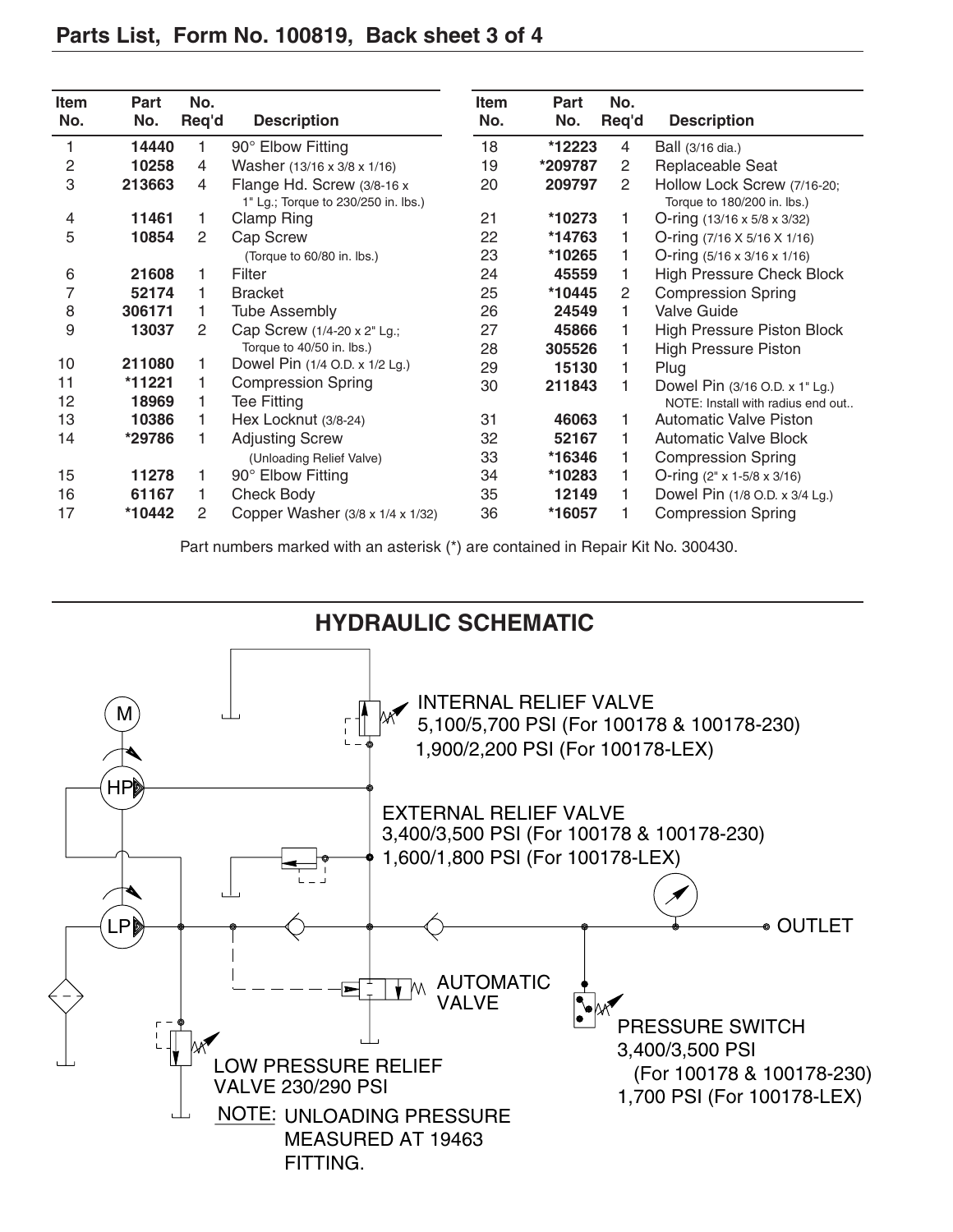#### **Parts List** Form No. 100819

#### **MOTOR CONTROL ASSEMBLY**